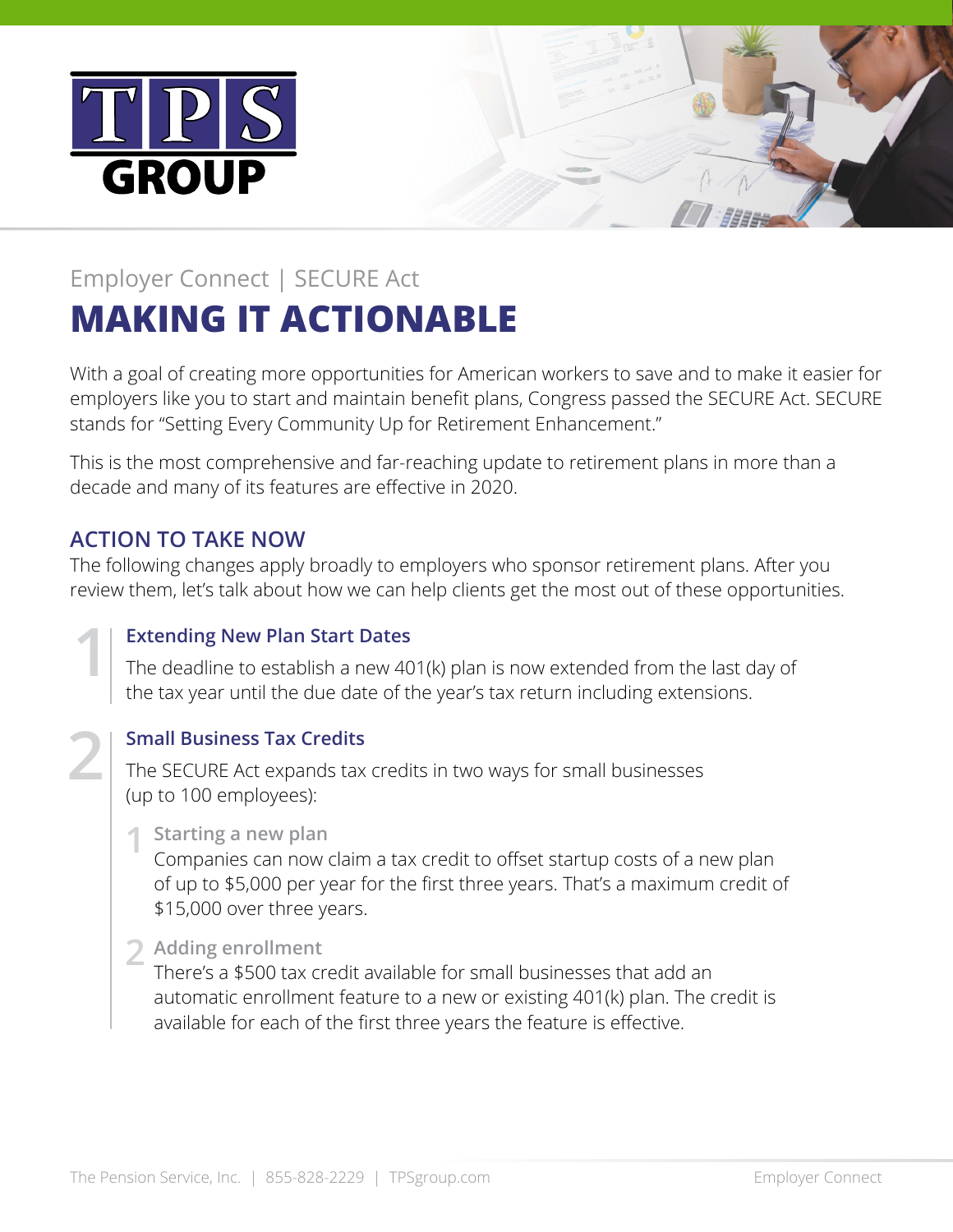### Employer Connect | SECURE Act

**3**

**4**

**5**

#### **401(k) Safe Harbor Plans**

The Act makes changes to 401(k) Safe Harbor plans that use a non‑elective contribution formula.

- It **eliminates** the annual **Safe Harbor Notice requirement**
- It **allows** a plan to add a **3% Safe Harbor non-elective contribution** any time up to 30 days before the end of the plan year.
- It **allows** a plan to add a Safe Harbor non-elective contribution **after the 30th day** before the end of the plan years as long as two conditions are met:

The amendment to adopt Safe Harbor 401(k) status is made by the end of the **11.1 Soloning** plan year. *following plan year* 

*The non-elective contribution is at least 4%* **2**

#### **Distribution Rules**

The Act **increases the Required Minimum Distribution (RMD) age** from 70½ to 72. This applies to distributions made after December 31, 2019 for people who turn 70<sup>1</sup>/<sub>2</sub> beginning January 1, 2020.

The new rules also allow for **distributions of up to \$5,000** for expenses related to the **birth or adoption** of a child to be made without penalty. These special distributions are eligible to be repaid to the retirement plan account to help keep a saver on track long-term.

#### **Eligibility of Part-Time Employees**

The Act requires employers to include long-term, part-time workers in defined contribution plans.

To be eligible, employees must:

- have at least 500 hours of service each year for 3 consecutive years
- be 21 or older

While these employees may now participate, they can be **excluded from Safe Harbor contributions, nondiscrimination and top-heavy requirements**. There are exceptions to this new requirement for collectively bargained plans.